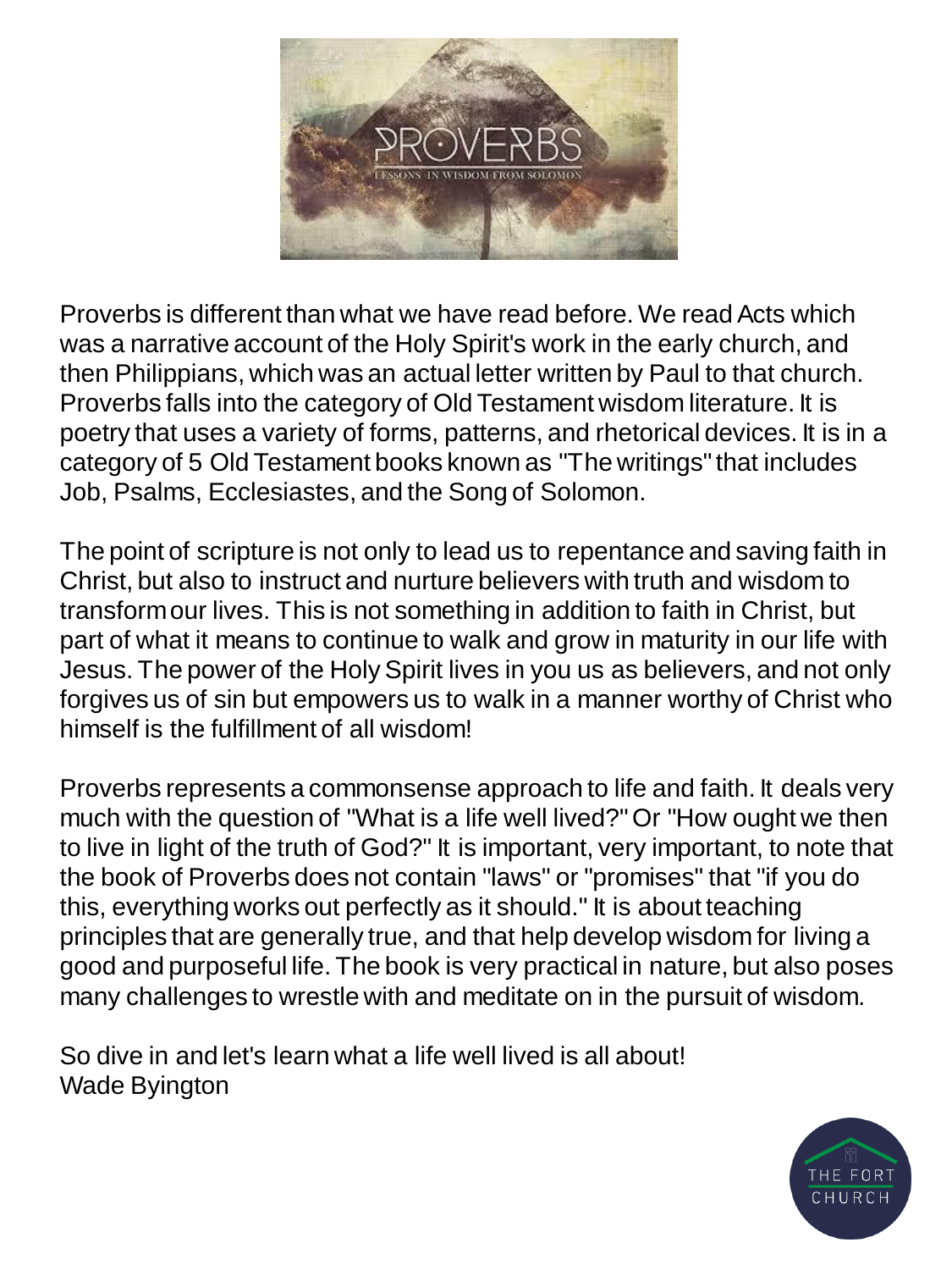

#### **Day 1 – Proverbs 1:1-19**

Big Idea: Introduction of the book. Contrasting the pursuit of wisdom with the foolishness of sin. Summed up best in verse 7, "The fear of the Lord is the beginning of knowledge; fools despise wisdom and knowledge."

Question to Ponder: Solomon gives the instruction to pursue wisdom. How do you pursue wisdom in your career, family, money and other relationships? Do you think of wisdom as a choice or a path? Who are your sources of wisdom?

\_\_\_\_\_\_\_\_\_\_\_\_\_\_\_\_\_\_\_\_\_\_\_\_\_\_\_\_\_\_\_\_\_\_\_\_\_\_\_\_\_\_\_\_\_\_\_\_\_\_\_\_\_\_\_\_\_\_\_\_\_\_\_\_\_\_\_\_\_\_\_\_\_\_\_\_\_\_\_ \_\_\_\_\_\_\_\_\_\_\_\_\_\_\_\_\_\_\_\_\_\_\_\_\_\_\_\_\_\_\_\_\_\_\_\_\_\_\_\_\_\_\_\_\_\_\_\_\_\_\_\_\_\_\_\_\_\_\_\_\_\_\_\_\_\_\_\_\_\_\_\_\_\_\_\_\_\_\_

\_\_\_\_\_\_\_\_\_\_\_\_\_\_\_\_\_\_\_\_\_\_\_\_\_\_\_\_\_\_\_\_\_\_\_\_\_\_\_\_\_\_\_\_\_\_\_\_\_\_\_\_\_\_\_\_\_\_\_\_\_\_\_\_\_\_\_\_\_\_\_\_\_\_\_\_\_\_\_

### **Day 2 – Proverbs 1:20-33**

Big Idea: Wisdom personified. She takes on a personality calling out for all to come and partake. But if you refuse, there will be consequences, with wisdom herself laughing at your expense.

Question to Ponder: Solomon says wisdom is not hidden. Do you believe remaining foolish is an active pursuit?

\_\_\_\_\_\_\_\_\_\_\_\_\_\_\_\_\_\_\_\_\_\_\_\_\_\_\_\_\_\_\_\_\_\_\_\_\_\_\_\_\_\_\_\_\_\_\_\_\_\_\_\_\_\_\_\_\_\_\_\_\_\_\_\_\_\_\_\_\_\_\_\_\_\_\_\_\_\_\_

\_\_\_\_\_\_\_\_\_\_\_\_\_\_\_\_\_\_\_\_\_\_\_\_\_\_\_\_\_\_\_\_\_\_\_\_\_\_\_\_\_\_\_\_\_\_\_\_\_\_\_\_\_\_\_\_\_\_\_\_\_\_\_\_\_\_\_\_\_\_\_\_\_\_\_\_\_\_\_ \_\_\_\_\_\_\_\_\_\_\_\_\_\_\_\_\_\_\_\_\_\_\_\_\_\_\_\_\_\_\_\_\_\_\_\_\_\_\_\_\_\_\_\_\_\_\_\_\_\_\_\_\_\_\_\_\_\_\_\_\_\_\_\_\_\_\_\_\_\_\_\_\_\_\_\_\_\_\_

# **Day 3 – Proverbs 2:1-22**

Big Idea: If…will. The promise of wisdom here is laid out so that if you seek it with all your heart, you will receive it and reap all its benefits.

Question to Ponder: How have you pursued and received the benefits of wisdom? What does it look like in your relationships, family, work, or purchases?

\_\_\_\_\_\_\_\_\_\_\_\_\_\_\_\_\_\_\_\_\_\_\_\_\_\_\_\_\_\_\_\_\_\_\_\_\_\_\_\_\_\_\_\_\_\_\_\_\_\_\_\_\_\_\_\_\_\_\_\_\_\_\_\_\_\_\_\_\_\_\_\_\_\_\_\_\_\_\_

\_\_\_\_\_\_\_\_\_\_\_\_\_\_\_\_\_\_\_\_\_\_\_\_\_\_\_\_\_\_\_\_\_\_\_\_\_\_\_\_\_\_\_\_\_\_\_\_\_\_\_\_\_\_\_\_\_\_\_\_\_\_\_\_\_\_\_\_\_\_\_\_\_\_\_\_\_\_\_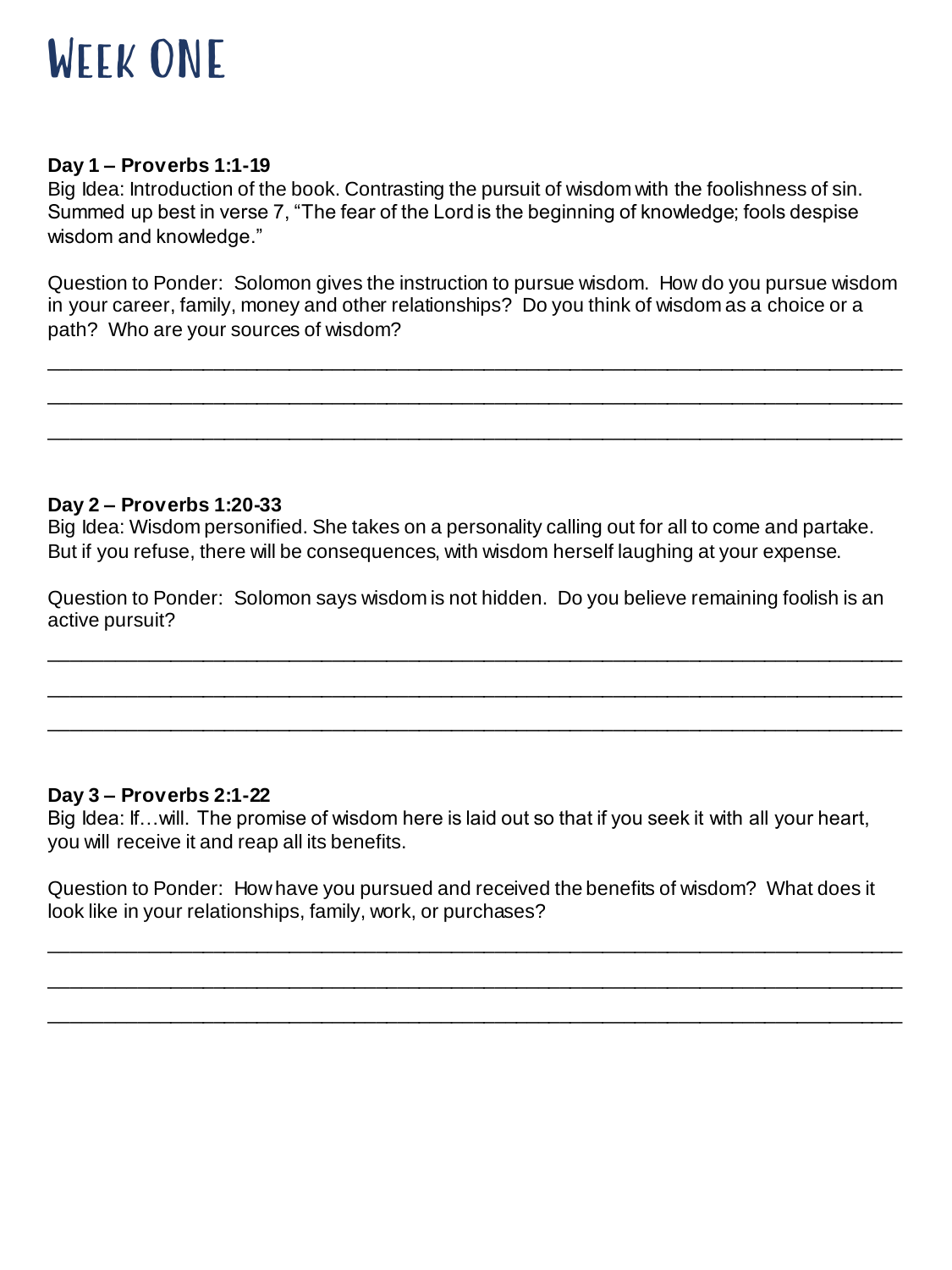

#### **Day 4 – Proverbs 3:1-35**

Big Idea: Wisdom was with God as He created heaven and earth. In seeking wisdom, you are seeking God, and you can trust in His wisdom over your own understanding to guide your life.

Question to Ponder: How might living wisely help to avoid anxiety and eliminate certain fears in our lives?

\_\_\_\_\_\_\_\_\_\_\_\_\_\_\_\_\_\_\_\_\_\_\_\_\_\_\_\_\_\_\_\_\_\_\_\_\_\_\_\_\_\_\_\_\_\_\_\_\_\_\_\_\_\_\_\_\_\_\_\_\_\_\_\_\_\_\_\_\_\_\_\_\_\_\_\_\_\_\_ \_\_\_\_\_\_\_\_\_\_\_\_\_\_\_\_\_\_\_\_\_\_\_\_\_\_\_\_\_\_\_\_\_\_\_\_\_\_\_\_\_\_\_\_\_\_\_\_\_\_\_\_\_\_\_\_\_\_\_\_\_\_\_\_\_\_\_\_\_\_\_\_\_\_\_\_\_\_\_

\_\_\_\_\_\_\_\_\_\_\_\_\_\_\_\_\_\_\_\_\_\_\_\_\_\_\_\_\_\_\_\_\_\_\_\_\_\_\_\_\_\_\_\_\_\_\_\_\_\_\_\_\_\_\_\_\_\_\_\_\_\_\_\_\_\_\_\_\_\_\_\_\_\_\_\_\_\_\_

#### **Day 5 – Proverbs 4:1-27**

Big Idea: Like a father teaching a son, we see an appeal to diligently seek wisdom and God's word. Prize it! Take hold and don't let go! Keep God's word in your heart and you will find life.

\_\_\_\_\_\_\_\_\_\_\_\_\_\_\_\_\_\_\_\_\_\_\_\_\_\_\_\_\_\_\_\_\_\_\_\_\_\_\_\_\_\_\_\_\_\_\_\_\_\_\_\_\_\_\_\_\_\_\_\_\_\_\_\_\_\_\_\_\_\_\_\_\_\_\_\_\_\_\_

\_\_\_\_\_\_\_\_\_\_\_\_\_\_\_\_\_\_\_\_\_\_\_\_\_\_\_\_\_\_\_\_\_\_\_\_\_\_\_\_\_\_\_\_\_\_\_\_\_\_\_\_\_\_\_\_\_\_\_\_\_\_\_\_\_\_\_\_\_\_\_\_\_\_\_\_\_\_\_ \_\_\_\_\_\_\_\_\_\_\_\_\_\_\_\_\_\_\_\_\_\_\_\_\_\_\_\_\_\_\_\_\_\_\_\_\_\_\_\_\_\_\_\_\_\_\_\_\_\_\_\_\_\_\_\_\_\_\_\_\_\_\_\_\_\_\_\_\_\_\_\_\_\_\_\_\_\_\_

Question to Ponder: Solomon talks about wisdom as an investment and an investment worth guarding because it leads to life! Name all the important relationships and purchases in your life. How do you continue to invest in them and what do you do to guard them at all cost?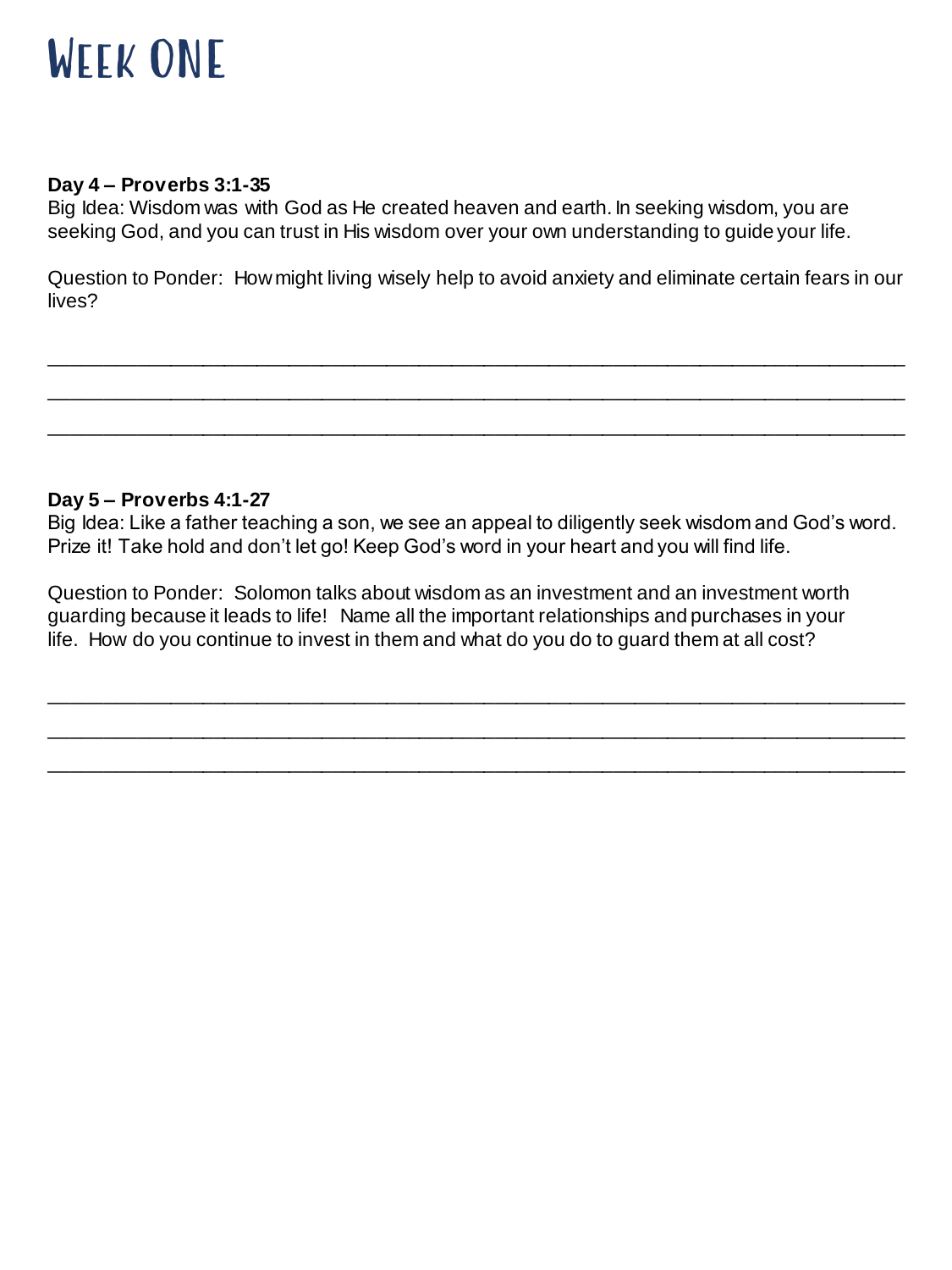

#### **Day 1 – Proverbs 5:1-23**

Big Idea: The foolishness of sexual sin. Is this a poetic contrast to "Lady Wisdom?" Maybe so. However, the principle is the same – the path of sexual sin is unwise and leads to destruction.

Question to Ponder: In ancient Israel, it was critical for a family to live and work together. It meant protection and flourishing. For someone to leave the family was to leave it in ruins, and sometimes put them in danger of poverty or starvation. The idea was that if a person was willing to endanger others with selfish choices, they can't be trusted. Do you believe this ancient wisdom is timeless? How would this situation look today? What would be the consequences?

\_\_\_\_\_\_\_\_\_\_\_\_\_\_\_\_\_\_\_\_\_\_\_\_\_\_\_\_\_\_\_\_\_\_\_\_\_\_\_\_\_\_\_\_\_\_\_\_\_\_\_\_\_\_\_\_\_\_\_\_\_\_\_\_\_\_\_\_\_\_\_\_\_\_\_\_\_\_\_ \_\_\_\_\_\_\_\_\_\_\_\_\_\_\_\_\_\_\_\_\_\_\_\_\_\_\_\_\_\_\_\_\_\_\_\_\_\_\_\_\_\_\_\_\_\_\_\_\_\_\_\_\_\_\_\_\_\_\_\_\_\_\_\_\_\_\_\_\_\_\_\_\_\_\_\_\_\_\_

\_\_\_\_\_\_\_\_\_\_\_\_\_\_\_\_\_\_\_\_\_\_\_\_\_\_\_\_\_\_\_\_\_\_\_\_\_\_\_\_\_\_\_\_\_\_\_\_\_\_\_\_\_\_\_\_\_\_\_\_\_\_\_\_\_\_\_\_\_\_\_\_\_\_\_\_\_\_\_

### **Day 2 – Proverbs 6:1-19**

Big Idea: Sometimes wisdom comes in the form of seeing sin so that we can aim to avoid fostering these qualities in our hearts. Don't be a lazy sluggard. Don't have a lying tongue and sew discord. Also, beware of those who are these things!

Question to Ponder: Can you name an example of someone that consistently modeled for you wisdom in a circumstance or relationship that you were determined to apply? Can you name an example of someone who consistently modeled foolishness in a circumstance or relationship that made you aware to apply the exact opposite? Think on examples of both.

\_\_\_\_\_\_\_\_\_\_\_\_\_\_\_\_\_\_\_\_\_\_\_\_\_\_\_\_\_\_\_\_\_\_\_\_\_\_\_\_\_\_\_\_\_\_\_\_\_\_\_\_\_\_\_\_\_\_\_\_\_\_\_\_\_\_\_\_\_\_\_\_\_\_\_\_\_\_\_

\_\_\_\_\_\_\_\_\_\_\_\_\_\_\_\_\_\_\_\_\_\_\_\_\_\_\_\_\_\_\_\_\_\_\_\_\_\_\_\_\_\_\_\_\_\_\_\_\_\_\_\_\_\_\_\_\_\_\_\_\_\_\_\_\_\_\_\_\_\_\_\_\_\_\_\_\_\_\_ \_\_\_\_\_\_\_\_\_\_\_\_\_\_\_\_\_\_\_\_\_\_\_\_\_\_\_\_\_\_\_\_\_\_\_\_\_\_\_\_\_\_\_\_\_\_\_\_\_\_\_\_\_\_\_\_\_\_\_\_\_\_\_\_\_\_\_\_\_\_\_\_\_\_\_\_\_\_\_

#### **Day 3 – Proverbs 6:20-35**

Big Idea: More warnings against sexual sin. But the contrast of a wise life and a key weapon against sexual sin is laid out in verses 20-23 – meditate on and live by God's wisdom.

Question to Ponder: If you've noticed by now, Solomon often gives the instruction or command of wisdom and its benefits before he gets to the consequences of not following the instructions. In other words, Solomon often begins with worship and obedience of the right things before the negative consequences of the wrong things. How is that order helpful in our walk with the Lord?

\_\_\_\_\_\_\_\_\_\_\_\_\_\_\_\_\_\_\_\_\_\_\_\_\_\_\_\_\_\_\_\_\_\_\_\_\_\_\_\_\_\_\_\_\_\_\_\_\_\_\_\_\_\_\_\_\_\_\_\_\_\_\_\_\_\_\_\_\_\_\_\_\_\_\_\_\_\_\_ \_\_\_\_\_\_\_\_\_\_\_\_\_\_\_\_\_\_\_\_\_\_\_\_\_\_\_\_\_\_\_\_\_\_\_\_\_\_\_\_\_\_\_\_\_\_\_\_\_\_\_\_\_\_\_\_\_\_\_\_\_\_\_\_\_\_\_\_\_\_\_\_\_\_\_\_\_\_\_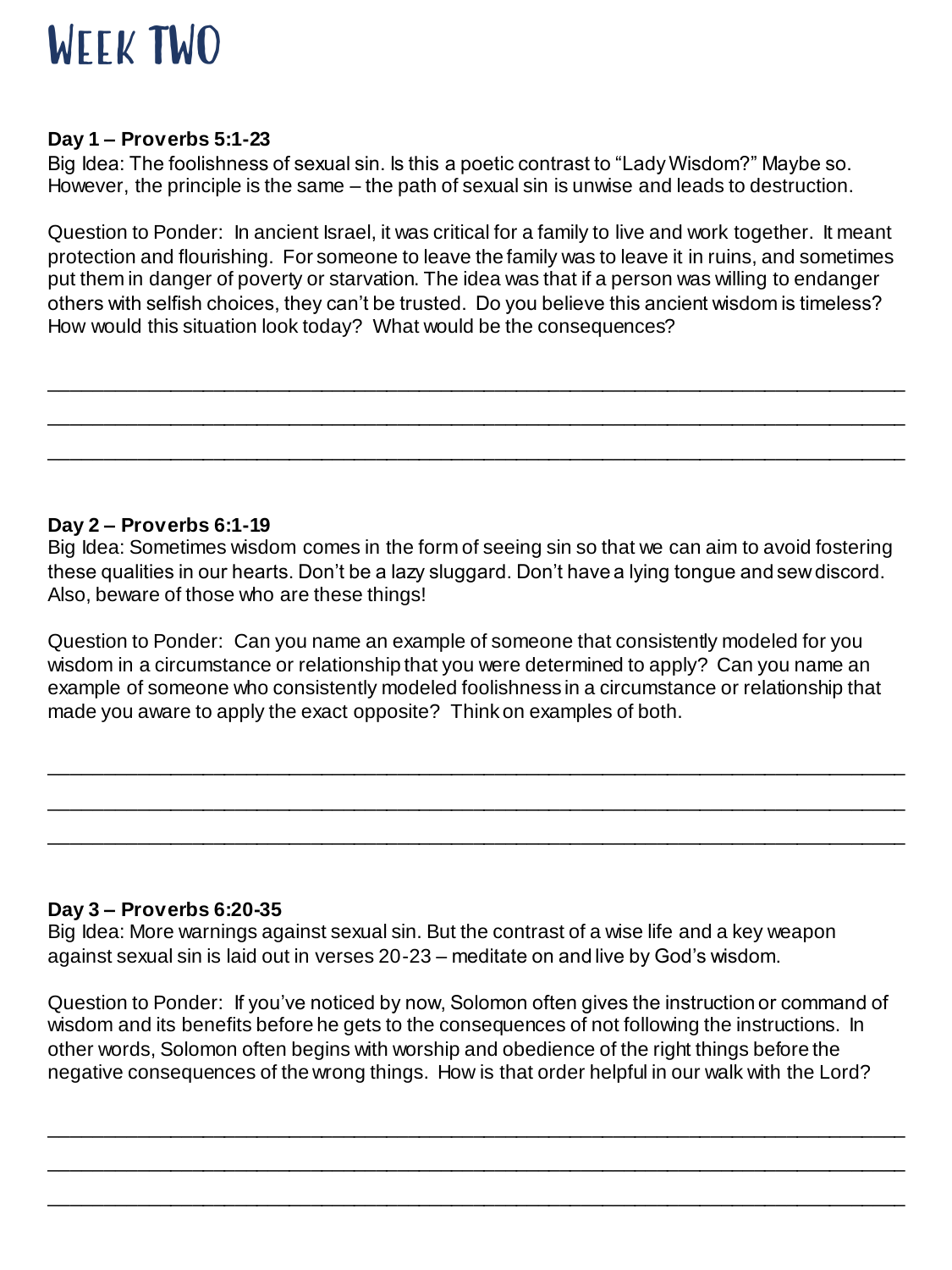

#### **Day 4 – Proverbs 7:1-27**

Big Idea: When we fall into sexual sin (or again, perhaps foolishness contrasted with "Lady Wisdom?") It's rarely a sudden thing, but it is slow, manipulative, and seductive. We should live on guard against sin by setting God's wisdom as the apple of our eyes and writing it on our hearts.

Question to Ponder: Many of us may never physically engage in adulterous acts, but Jesus tells us, "But I tell you that anyone who looks at a woman lustfully has already committed adultery with her in his heart" (Matthew 5:28). Jesus raises the standard from our "physical acts" to our thought life and heart life. What do you believe Jesus was trying to convey by going beyond our actions?

\_\_\_\_\_\_\_\_\_\_\_\_\_\_\_\_\_\_\_\_\_\_\_\_\_\_\_\_\_\_\_\_\_\_\_\_\_\_\_\_\_\_\_\_\_\_\_\_\_\_\_\_\_\_\_\_\_\_\_\_\_\_\_\_\_\_\_\_\_\_\_\_\_\_\_\_\_\_\_

\_\_\_\_\_\_\_\_\_\_\_\_\_\_\_\_\_\_\_\_\_\_\_\_\_\_\_\_\_\_\_\_\_\_\_\_\_\_\_\_\_\_\_\_\_\_\_\_\_\_\_\_\_\_\_\_\_\_\_\_\_\_\_\_\_\_\_\_\_\_\_\_\_\_\_\_\_\_\_

\_\_\_\_\_\_\_\_\_\_\_\_\_\_\_\_\_\_\_\_\_\_\_\_\_\_\_\_\_\_\_\_\_\_\_\_\_\_\_\_\_\_\_\_\_\_\_\_\_\_\_\_\_\_\_\_\_\_\_\_\_\_\_\_\_\_\_\_\_\_\_\_\_\_\_\_\_\_\_

### **Day 5 – Proverbs 8:1-36**

Big Idea: "Lady Wisdom" is back! And she's calling out to all who will listen to her! All that you desire cannot compare with her. Why? Because she was "with God from the very beginning." Find her and you will find life!

Question to Ponder: Why do you think we search for God without searching for wisdom? Why do you think we may say we want wisdom, but without God attached to it? What does look like? God and wisdom seem to go hand-in-hand. So why does our searching for one or the other often in opposition?

\_\_\_\_\_\_\_\_\_\_\_\_\_\_\_\_\_\_\_\_\_\_\_\_\_\_\_\_\_\_\_\_\_\_\_\_\_\_\_\_\_\_\_\_\_\_\_\_\_\_\_\_\_\_\_\_\_\_\_\_\_\_\_\_\_\_\_\_\_\_\_\_\_\_\_\_\_\_\_ \_\_\_\_\_\_\_\_\_\_\_\_\_\_\_\_\_\_\_\_\_\_\_\_\_\_\_\_\_\_\_\_\_\_\_\_\_\_\_\_\_\_\_\_\_\_\_\_\_\_\_\_\_\_\_\_\_\_\_\_\_\_\_\_\_\_\_\_\_\_\_\_\_\_\_\_\_\_\_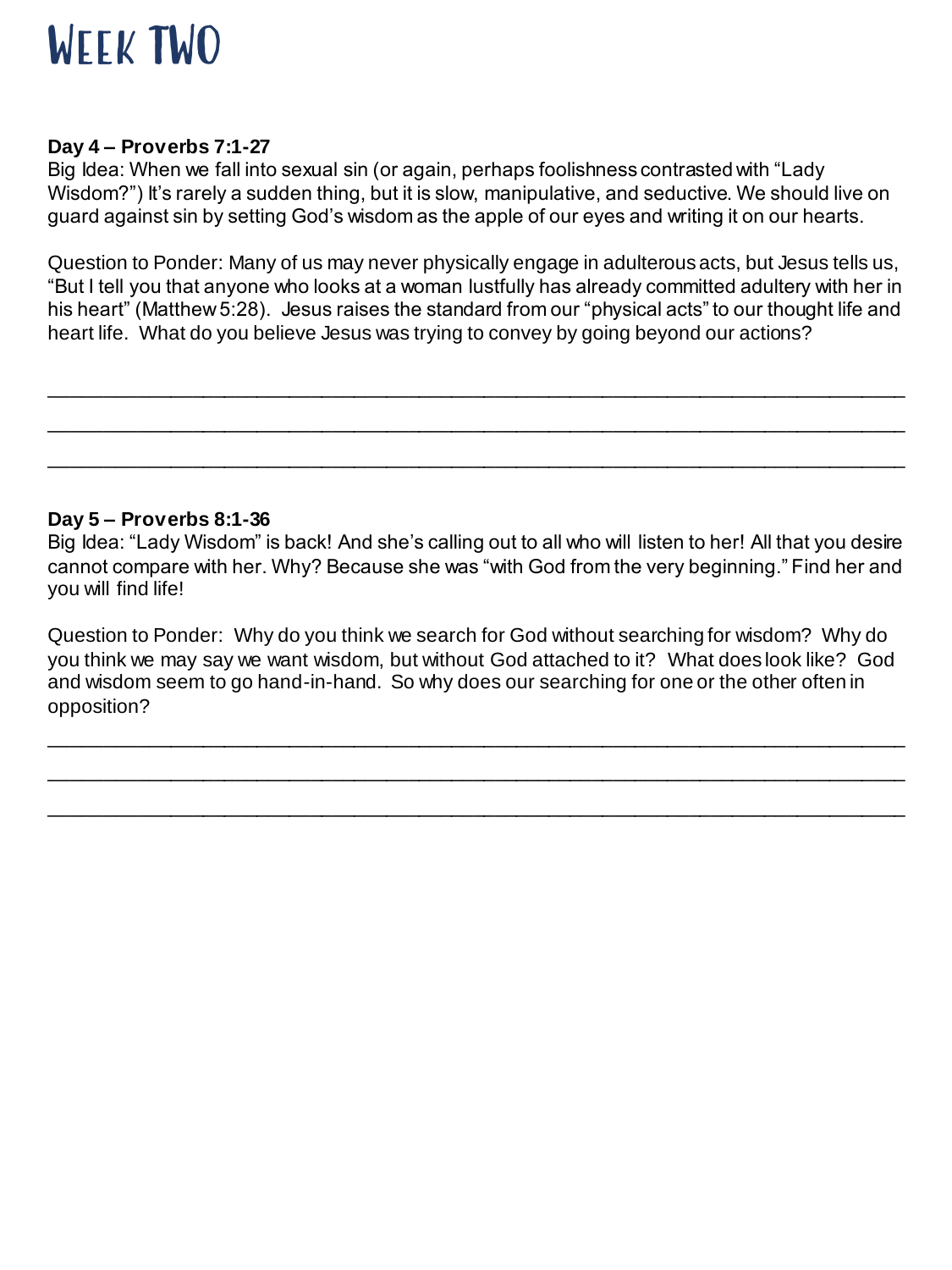# WEEK THREE

# **Day 1 – Proverbs 9:1-18**

Big Idea: "Lady wisdom" is again calling from the rooftops for all to come and learn the wisdom and knowledge of God. But we can always choose to reject this, as "The woman of Folly" is calling those to follow her instead in vs 13-18.

Question to Ponder: Sometimes the right choice is not always obvious. How do you take the time to ensure you are pursuing wisdom and not your own impulsive desires?

\_\_\_\_\_\_\_\_\_\_\_\_\_\_\_\_\_\_\_\_\_\_\_\_\_\_\_\_\_\_\_\_\_\_\_\_\_\_\_\_\_\_\_\_\_\_\_\_\_\_\_\_\_\_\_\_\_\_\_\_\_\_\_\_\_\_\_\_\_\_\_\_\_\_\_\_\_\_\_

\_\_\_\_\_\_\_\_\_\_\_\_\_\_\_\_\_\_\_\_\_\_\_\_\_\_\_\_\_\_\_\_\_\_\_\_\_\_\_\_\_\_\_\_\_\_\_\_\_\_\_\_\_\_\_\_\_\_\_\_\_\_\_\_\_\_\_\_\_\_\_\_\_\_\_\_\_\_\_

\_\_\_\_\_\_\_\_\_\_\_\_\_\_\_\_\_\_\_\_\_\_\_\_\_\_\_\_\_\_\_\_\_\_\_\_\_\_\_\_\_\_\_\_\_\_\_\_\_\_\_\_\_\_\_\_\_\_\_\_\_\_\_\_\_\_\_\_\_\_\_\_\_\_\_\_\_\_\_

# **Day 2 – Proverbs 10:1-32**

Big Idea: The Proverbs actually begin here after 9 chapters of laying the groundwork for wisdom. They cover many topics. One that comes up often in chapter 10 is the power of our words. Notice how often "mouth" "lips" "tongue" and "words" are used here in this chapter.

Question to Ponder: What is the relationship of our words and our wisdom? If you were to assess all of the words you spoke in a week, would wisdom or folly define those words?

\_\_\_\_\_\_\_\_\_\_\_\_\_\_\_\_\_\_\_\_\_\_\_\_\_\_\_\_\_\_\_\_\_\_\_\_\_\_\_\_\_\_\_\_\_\_\_\_\_\_\_\_\_\_\_\_\_\_\_\_\_\_\_\_\_\_\_\_\_\_\_\_\_\_\_\_\_\_\_

\_\_\_\_\_\_\_\_\_\_\_\_\_\_\_\_\_\_\_\_\_\_\_\_\_\_\_\_\_\_\_\_\_\_\_\_\_\_\_\_\_\_\_\_\_\_\_\_\_\_\_\_\_\_\_\_\_\_\_\_\_\_\_\_\_\_\_\_\_\_\_\_\_\_\_\_\_\_\_ \_\_\_\_\_\_\_\_\_\_\_\_\_\_\_\_\_\_\_\_\_\_\_\_\_\_\_\_\_\_\_\_\_\_\_\_\_\_\_\_\_\_\_\_\_\_\_\_\_\_\_\_\_\_\_\_\_\_\_\_\_\_\_\_\_\_\_\_\_\_\_\_\_\_\_\_\_\_\_

# **Day 3 – Proverbs 11:1-31**

Big Idea: The blessings of righteousness are contrasted with the consequences of wickedness. Remember these are not "laws" or "promises" but principles which are generally true! Sometimes it seems as if the exact opposite is true! Look at Psalm 73 for an example of that reality.

Question to Ponder: Does a pursuit of righteousness seem to be connected to relationships with others? If so, how would you interpret verse 14? Do you have a tendency to get advice from people who will tell you what you want to hear? Or what you need to hear?

\_\_\_\_\_\_\_\_\_\_\_\_\_\_\_\_\_\_\_\_\_\_\_\_\_\_\_\_\_\_\_\_\_\_\_\_\_\_\_\_\_\_\_\_\_\_\_\_\_\_\_\_\_\_\_\_\_\_\_\_\_\_\_\_\_\_\_\_\_\_\_\_\_\_\_\_\_\_\_

\_\_\_\_\_\_\_\_\_\_\_\_\_\_\_\_\_\_\_\_\_\_\_\_\_\_\_\_\_\_\_\_\_\_\_\_\_\_\_\_\_\_\_\_\_\_\_\_\_\_\_\_\_\_\_\_\_\_\_\_\_\_\_\_\_\_\_\_\_\_\_\_\_\_\_\_\_\_\_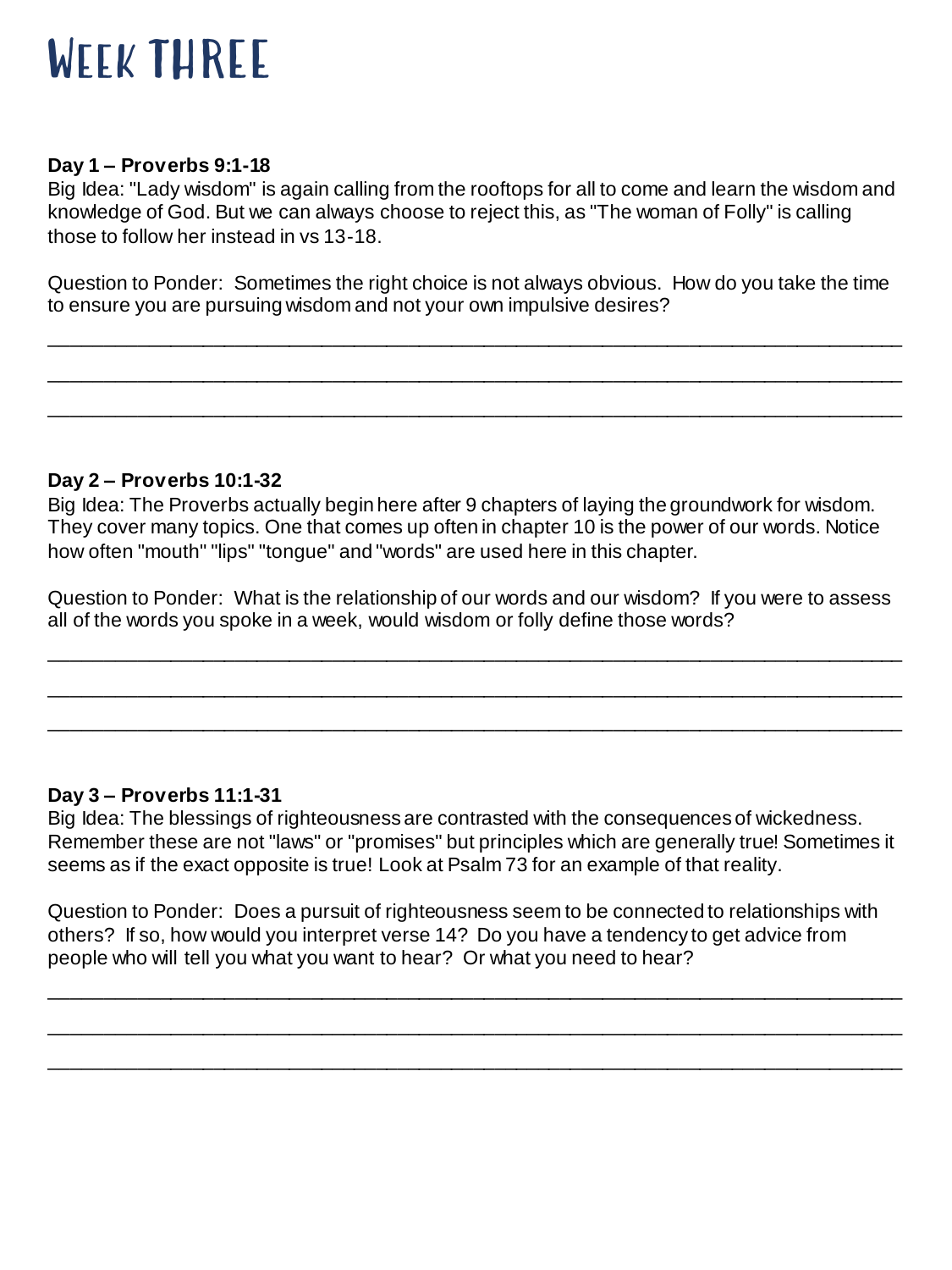# WEEK THREE

## **Day 4 – Proverbs 12:1-28**

Big Idea: Two major themes in Proverbs are the contrast between 1.) Diligent work/laziness, and 2.) Taking wise advice/being right in your own eyes. See here verses 1,11,14-15,24,& 27 as examples of these themes.

Question to Ponder: What are some other biblical passages that come to mind when thinking about the balance of diligent work and rest?

\_\_\_\_\_\_\_\_\_\_\_\_\_\_\_\_\_\_\_\_\_\_\_\_\_\_\_\_\_\_\_\_\_\_\_\_\_\_\_\_\_\_\_\_\_\_\_\_\_\_\_\_\_\_\_\_\_\_\_\_\_\_\_\_\_\_\_\_\_\_\_\_\_\_\_\_\_\_\_

\_\_\_\_\_\_\_\_\_\_\_\_\_\_\_\_\_\_\_\_\_\_\_\_\_\_\_\_\_\_\_\_\_\_\_\_\_\_\_\_\_\_\_\_\_\_\_\_\_\_\_\_\_\_\_\_\_\_\_\_\_\_\_\_\_\_\_\_\_\_\_\_\_\_\_\_\_\_\_ \_\_\_\_\_\_\_\_\_\_\_\_\_\_\_\_\_\_\_\_\_\_\_\_\_\_\_\_\_\_\_\_\_\_\_\_\_\_\_\_\_\_\_\_\_\_\_\_\_\_\_\_\_\_\_\_\_\_\_\_\_\_\_\_\_\_\_\_\_\_\_\_\_\_\_\_\_\_\_

# **Day 5 – Proverbs 13:1-25**

Big Idea: Many of the same themes continue, but two verses pack a particular punch. Vs 20 compels us to surround ourselves with wise friends, and vs 14 summarizes the point of ALL the proverbs, that is for wisdom to be a "fountain of LIFE, that one may turn away from the snares of death."

Question to Ponder: With access to knowledge at our fingertips, do you believe we are any wiser? What areas of temptations do you struggle in that oppose biblical wisdom?

\_\_\_\_\_\_\_\_\_\_\_\_\_\_\_\_\_\_\_\_\_\_\_\_\_\_\_\_\_\_\_\_\_\_\_\_\_\_\_\_\_\_\_\_\_\_\_\_\_\_\_\_\_\_\_\_\_\_\_\_\_\_\_\_\_\_\_\_\_\_\_\_\_\_\_\_\_\_\_

\_\_\_\_\_\_\_\_\_\_\_\_\_\_\_\_\_\_\_\_\_\_\_\_\_\_\_\_\_\_\_\_\_\_\_\_\_\_\_\_\_\_\_\_\_\_\_\_\_\_\_\_\_\_\_\_\_\_\_\_\_\_\_\_\_\_\_\_\_\_\_\_\_\_\_\_\_\_\_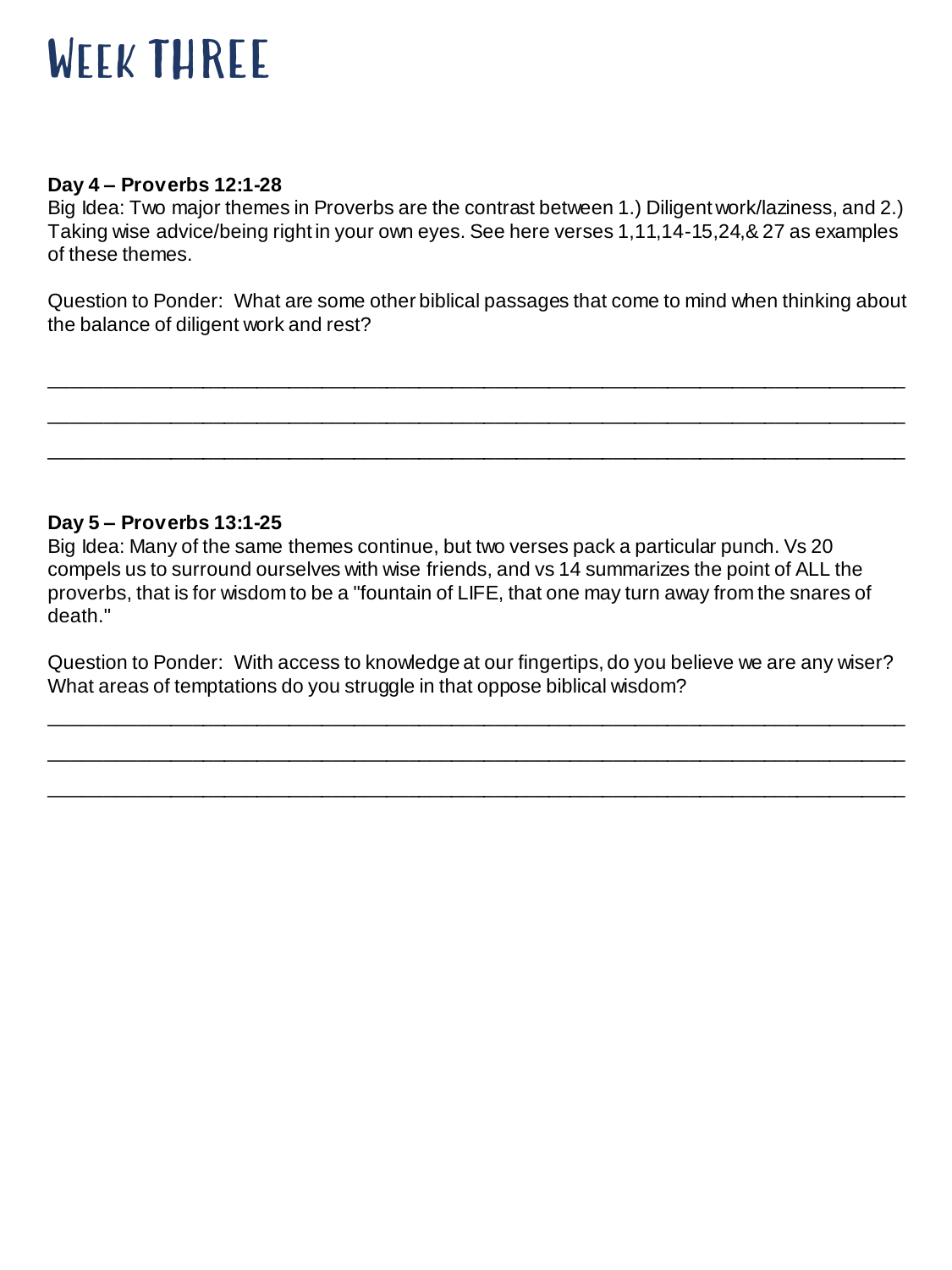

## **Day 1 – Proverbs 14:1-35**

Big Idea: Being prudent, that is, acting with and showing care and thought for the future, is a key feature of wisdom. Verses 8, 15, and 18 all hit on that topic. Verse 27 reminds us again, like Proverbs 13:14, that "the fear of the Lord is a fountain of LIFE!"

Question to Ponder: In our daily decisions, do you think about the long-term cost and benefits? Or do you make decisions only for that moment in time? What are the advantages and disadvantages?

\_\_\_\_\_\_\_\_\_\_\_\_\_\_\_\_\_\_\_\_\_\_\_\_\_\_\_\_\_\_\_\_\_\_\_\_\_\_\_\_\_\_\_\_\_\_\_\_\_\_\_\_\_\_\_\_\_\_\_\_\_\_\_\_\_\_\_\_\_\_\_\_\_\_\_\_\_\_\_ \_\_\_\_\_\_\_\_\_\_\_\_\_\_\_\_\_\_\_\_\_\_\_\_\_\_\_\_\_\_\_\_\_\_\_\_\_\_\_\_\_\_\_\_\_\_\_\_\_\_\_\_\_\_\_\_\_\_\_\_\_\_\_\_\_\_\_\_\_\_\_\_\_\_\_\_\_\_\_

\_\_\_\_\_\_\_\_\_\_\_\_\_\_\_\_\_\_\_\_\_\_\_\_\_\_\_\_\_\_\_\_\_\_\_\_\_\_\_\_\_\_\_\_\_\_\_\_\_\_\_\_\_\_\_\_\_\_\_\_\_\_\_\_\_\_\_\_\_\_\_\_\_\_\_\_\_\_\_

**Day 2 – Proverbs 15:1-33**

Big Idea: Wisdom is a skill acquired not just for oneself, but to bless others. The ability to offer a good word for example (vs1, 4, 23, 28) comes by seeking godly counsel as opposed to being one who refuses instruction (vs 5, 10, 12, 14, 22, 31-33).

Question to Ponder: What are some reasons you reject godly counsel? Do you have a personal example of accepting and following godly counsel?

\_\_\_\_\_\_\_\_\_\_\_\_\_\_\_\_\_\_\_\_\_\_\_\_\_\_\_\_\_\_\_\_\_\_\_\_\_\_\_\_\_\_\_\_\_\_\_\_\_\_\_\_\_\_\_\_\_\_\_\_\_\_\_\_\_\_\_\_\_\_\_\_\_\_\_\_\_\_\_

\_\_\_\_\_\_\_\_\_\_\_\_\_\_\_\_\_\_\_\_\_\_\_\_\_\_\_\_\_\_\_\_\_\_\_\_\_\_\_\_\_\_\_\_\_\_\_\_\_\_\_\_\_\_\_\_\_\_\_\_\_\_\_\_\_\_\_\_\_\_\_\_\_\_\_\_\_\_\_

\_\_\_\_\_\_\_\_\_\_\_\_\_\_\_\_\_\_\_\_\_\_\_\_\_\_\_\_\_\_\_\_\_\_\_\_\_\_\_\_\_\_\_\_\_\_\_\_\_\_\_\_\_\_\_\_\_\_\_\_\_\_\_\_\_\_\_\_\_\_\_\_\_\_\_\_\_\_\_

# **Day 3 – Proverbs 16:1-33**

Big Idea: Planning our life with wisdom is part of what it means to be human. However, it is not to be done in a prideful way (vs 18) or right in our own eyes (vs 25), but humbly while submitting and committing our ways to God (vs 1-3).

\_\_\_\_\_\_\_\_\_\_\_\_\_\_\_\_\_\_\_\_\_\_\_\_\_\_\_\_\_\_\_\_\_\_\_\_\_\_\_\_\_\_\_\_\_\_\_\_\_\_\_\_\_\_\_\_\_\_\_\_\_\_\_\_\_\_\_\_\_\_\_\_\_\_\_\_\_\_\_ \_\_\_\_\_\_\_\_\_\_\_\_\_\_\_\_\_\_\_\_\_\_\_\_\_\_\_\_\_\_\_\_\_\_\_\_\_\_\_\_\_\_\_\_\_\_\_\_\_\_\_\_\_\_\_\_\_\_\_\_\_\_\_\_\_\_\_\_\_\_\_\_\_\_\_\_\_\_\_

\_\_\_\_\_\_\_\_\_\_\_\_\_\_\_\_\_\_\_\_\_\_\_\_\_\_\_\_\_\_\_\_\_\_\_\_\_\_\_\_\_\_\_\_\_\_\_\_\_\_\_\_\_\_\_\_\_\_\_\_\_\_\_\_\_\_\_\_\_\_\_\_\_\_\_\_\_\_\_

Question to Ponder: What are some examples of being wise for the good of others?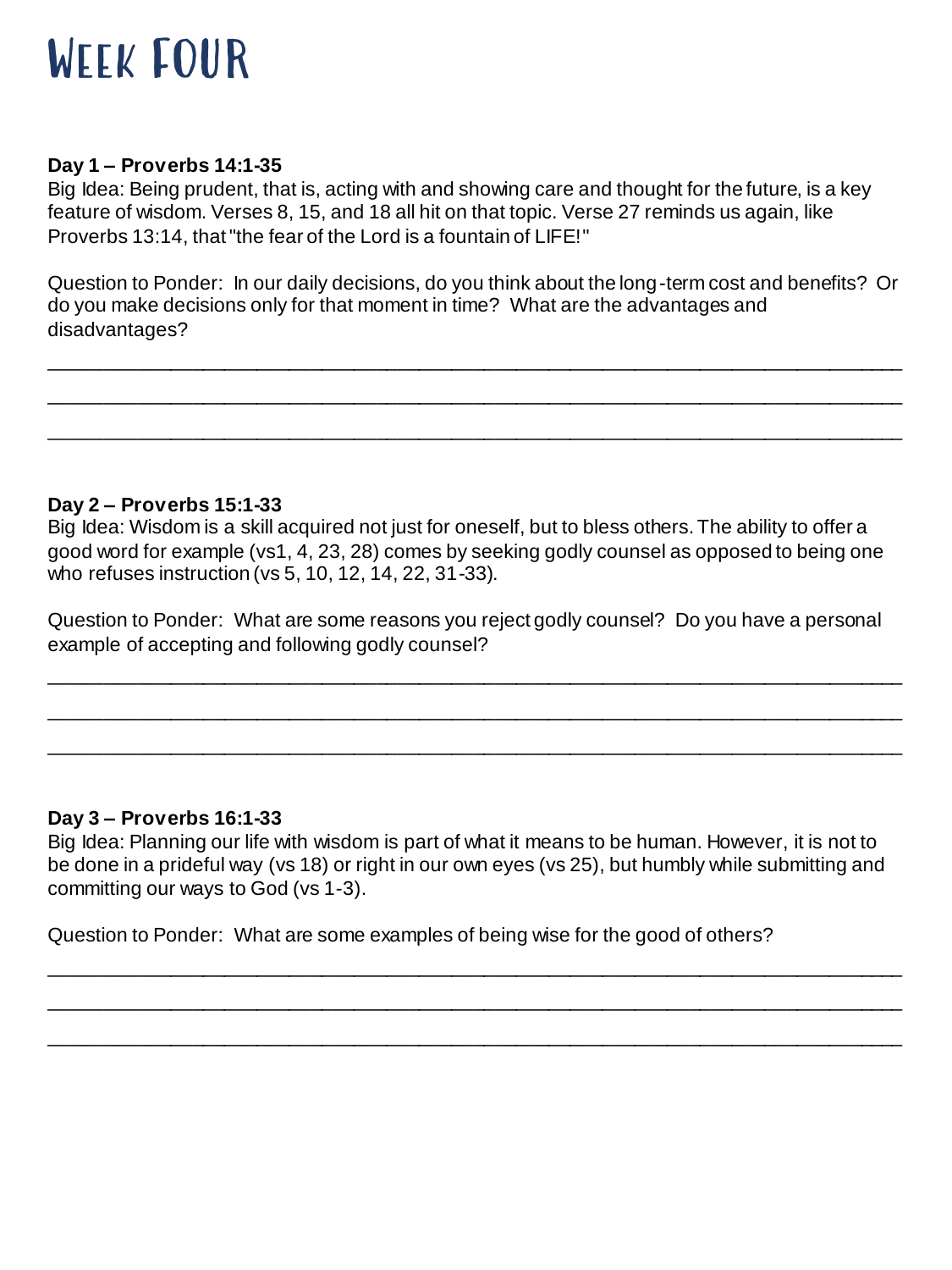

#### **Day 4 – Proverbs 17:1-28**

Big Idea: Here is more contrasting of those who are foolish and those who have understanding. In verses 27-28 though, even a fool is considered to be wise if they can grasp this concept: Knowing when to keep your mouth shut!

Question to Ponder: Knowing when to speak up and when to shut up. What process guides your decisions to do both?

\_\_\_\_\_\_\_\_\_\_\_\_\_\_\_\_\_\_\_\_\_\_\_\_\_\_\_\_\_\_\_\_\_\_\_\_\_\_\_\_\_\_\_\_\_\_\_\_\_\_\_\_\_\_\_\_\_\_\_\_\_\_\_\_\_\_\_\_\_\_\_\_\_\_\_\_\_\_\_

\_\_\_\_\_\_\_\_\_\_\_\_\_\_\_\_\_\_\_\_\_\_\_\_\_\_\_\_\_\_\_\_\_\_\_\_\_\_\_\_\_\_\_\_\_\_\_\_\_\_\_\_\_\_\_\_\_\_\_\_\_\_\_\_\_\_\_\_\_\_\_\_\_\_\_\_\_\_\_ \_\_\_\_\_\_\_\_\_\_\_\_\_\_\_\_\_\_\_\_\_\_\_\_\_\_\_\_\_\_\_\_\_\_\_\_\_\_\_\_\_\_\_\_\_\_\_\_\_\_\_\_\_\_\_\_\_\_\_\_\_\_\_\_\_\_\_\_\_\_\_\_\_\_\_\_\_\_\_

# **Day 5 – Proverbs 18:1-24**

Big Idea: Death and life are in the power of the tongue. Fools love to spout their isolated opinions (vs 1-2, 6-8), but fail to use their ears to be like the wise and hear life giving instruction and knowledge.

Question to Ponder: Why does Solomon say it's foolish to be in isolation? What are your experiences of building walls around yourself? Why is it better to be with others and listen than to a) be with no one or b) be with others and never listen?

\_\_\_\_\_\_\_\_\_\_\_\_\_\_\_\_\_\_\_\_\_\_\_\_\_\_\_\_\_\_\_\_\_\_\_\_\_\_\_\_\_\_\_\_\_\_\_\_\_\_\_\_\_\_\_\_\_\_\_\_\_\_\_\_\_\_\_\_\_\_\_\_\_\_\_\_\_\_\_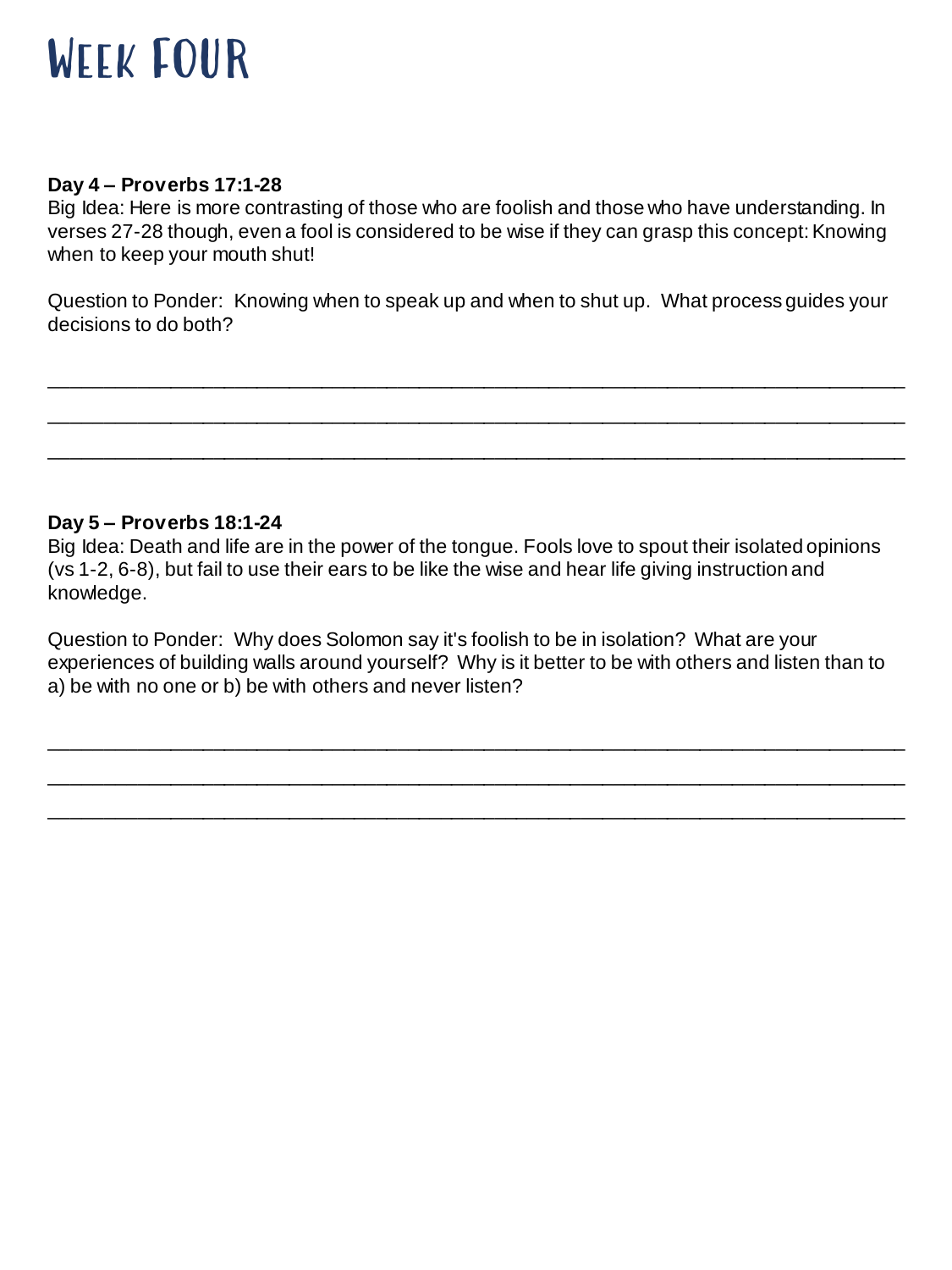

## **Day 1 – Proverbs 19**

Big Idea: Living a wise and godly life not only glorifies God, but greatly benefits the person! When we live by God's wisdom, we "keep our life" (vs 16) & even prove to "love our own soul" (vs 8)! We should strive to live that way so we don't "rage against the Lord" when the inevitable consequences of our foolishness come (vs 3).

Question to Ponder: Proverbs 19:20 encourages us to plan for wisdom. Verse 21 tells us though we make plans, only the LORD's purpose will stand. How does this look in our everyday life?

\_\_\_\_\_\_\_\_\_\_\_\_\_\_\_\_\_\_\_\_\_\_\_\_\_\_\_\_\_\_\_\_\_\_\_\_\_\_\_\_\_\_\_\_\_\_\_\_\_\_\_\_\_\_\_\_\_\_\_\_\_\_\_\_\_\_\_\_\_\_\_\_\_\_\_\_\_\_\_ \_\_\_\_\_\_\_\_\_\_\_\_\_\_\_\_\_\_\_\_\_\_\_\_\_\_\_\_\_\_\_\_\_\_\_\_\_\_\_\_\_\_\_\_\_\_\_\_\_\_\_\_\_\_\_\_\_\_\_\_\_\_\_\_\_\_\_\_\_\_\_\_\_\_\_\_\_\_\_

\_\_\_\_\_\_\_\_\_\_\_\_\_\_\_\_\_\_\_\_\_\_\_\_\_\_\_\_\_\_\_\_\_\_\_\_\_\_\_\_\_\_\_\_\_\_\_\_\_\_\_\_\_\_\_\_\_\_\_\_\_\_\_\_\_\_\_\_\_\_\_\_\_\_\_\_\_\_\_

### **Day 2 – Proverbs 20**

Big Idea: A good life is established by wise godly counsel (vs 18). Living that life involves intentional integrity (vs 7), fairness (vs 10, 23), & steadfast faithfulness (vs 28). If we choose apathy & laziness instead of being intentional, we can plan on not reaping the benefits of a wise life (vs 4, 13).

Question to Ponder: Who can say, "I have made my heart pure; I am clean from my sin"? (vs. 9) Who makes the heart pure and cleanses us from sin? How so?

\_\_\_\_\_\_\_\_\_\_\_\_\_\_\_\_\_\_\_\_\_\_\_\_\_\_\_\_\_\_\_\_\_\_\_\_\_\_\_\_\_\_\_\_\_\_\_\_\_\_\_\_\_\_\_\_\_\_\_\_\_\_\_\_\_\_\_\_\_\_\_\_\_\_\_\_\_\_\_

\_\_\_\_\_\_\_\_\_\_\_\_\_\_\_\_\_\_\_\_\_\_\_\_\_\_\_\_\_\_\_\_\_\_\_\_\_\_\_\_\_\_\_\_\_\_\_\_\_\_\_\_\_\_\_\_\_\_\_\_\_\_\_\_\_\_\_\_\_\_\_\_\_\_\_\_\_\_\_

\_\_\_\_\_\_\_\_\_\_\_\_\_\_\_\_\_\_\_\_\_\_\_\_\_\_\_\_\_\_\_\_\_\_\_\_\_\_\_\_\_\_\_\_\_\_\_\_\_\_\_\_\_\_\_\_\_\_\_\_\_\_\_\_\_\_\_\_\_\_\_\_\_\_\_\_\_\_\_

#### **Day 3 – Proverbs 21**

Big Idea: Living a wise life in God's Kingdom also consists of being about the cause of Justice. The benefits of a wise life are not only for our good, but the good of our neighbors, especially the vulnerable ones. (Vs 3, 7, 13, 15, 21. Also see Micah 6:8)

Question to Ponder: How would it change your routine and perspective if you knew your wisdom in decisions benefited others? What decisions would be exposed that only benefit you?

\_\_\_\_\_\_\_\_\_\_\_\_\_\_\_\_\_\_\_\_\_\_\_\_\_\_\_\_\_\_\_\_\_\_\_\_\_\_\_\_\_\_\_\_\_\_\_\_\_\_\_\_\_\_\_\_\_\_\_\_\_\_\_\_\_\_\_\_\_\_\_\_\_\_\_\_\_\_\_

\_\_\_\_\_\_\_\_\_\_\_\_\_\_\_\_\_\_\_\_\_\_\_\_\_\_\_\_\_\_\_\_\_\_\_\_\_\_\_\_\_\_\_\_\_\_\_\_\_\_\_\_\_\_\_\_\_\_\_\_\_\_\_\_\_\_\_\_\_\_\_\_\_\_\_\_\_\_\_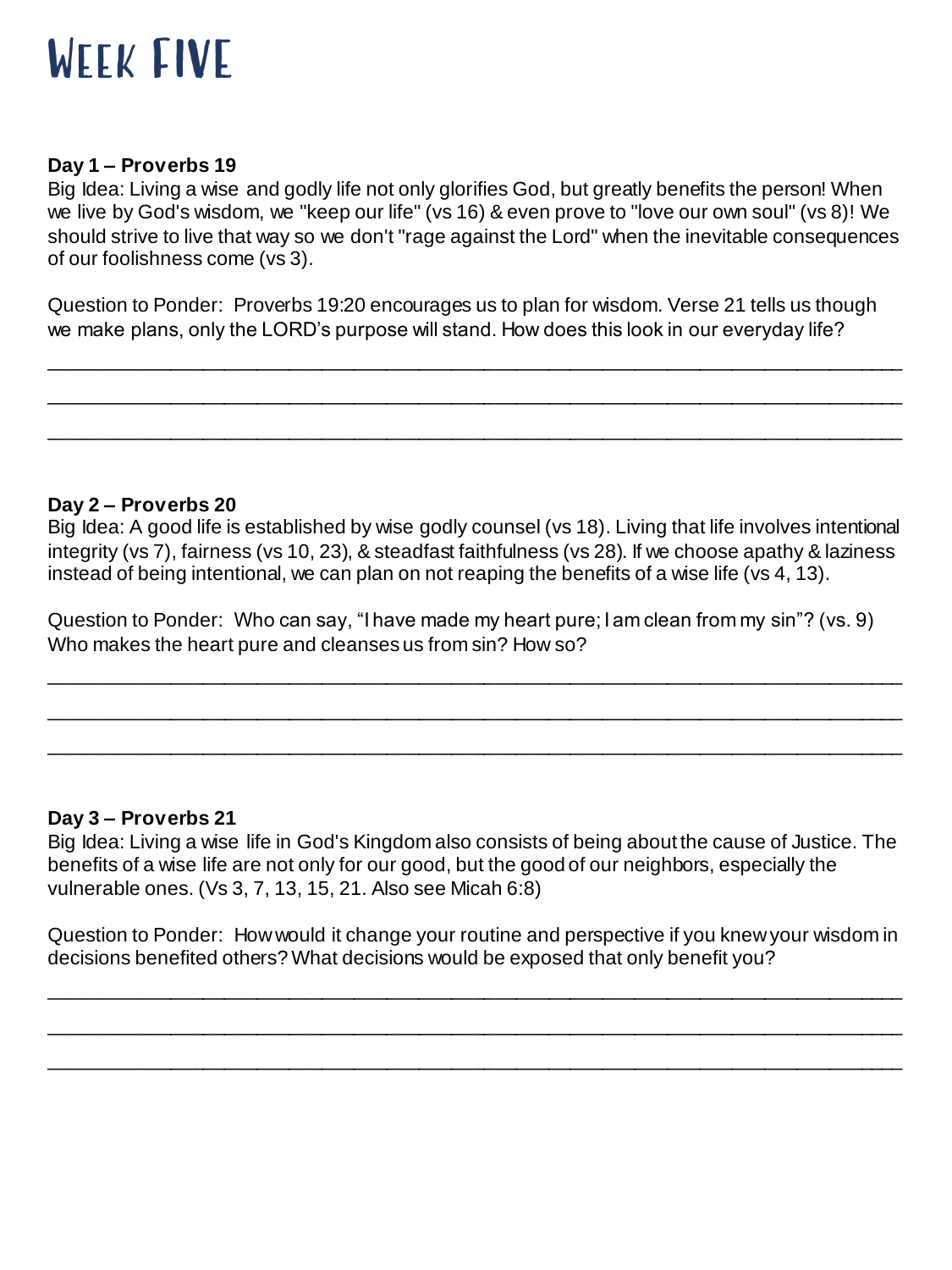# Week FIVE

# **Day 4 – Proverbs 22:1-16**

Big Idea: Living wise keeps us from two extremes. 1: Making hasty decisions without first considering the potential outcomes (vs 3). 2. Excusing oneself from ever making decisions due to fear (vs 13). To avoid these extremes we must seek wise counsel, & then trust God & act upon it!

\_\_\_\_\_\_\_\_\_\_\_\_\_\_\_\_\_\_\_\_\_\_\_\_\_\_\_\_\_\_\_\_\_\_\_\_\_\_\_\_\_\_\_\_\_\_\_\_\_\_\_\_\_\_\_\_\_\_\_\_\_\_\_\_\_\_\_\_\_\_\_\_\_\_\_\_\_\_\_ \_\_\_\_\_\_\_\_\_\_\_\_\_\_\_\_\_\_\_\_\_\_\_\_\_\_\_\_\_\_\_\_\_\_\_\_\_\_\_\_\_\_\_\_\_\_\_\_\_\_\_\_\_\_\_\_\_\_\_\_\_\_\_\_\_\_\_\_\_\_\_\_\_\_\_\_\_\_\_

\_\_\_\_\_\_\_\_\_\_\_\_\_\_\_\_\_\_\_\_\_\_\_\_\_\_\_\_\_\_\_\_\_\_\_\_\_\_\_\_\_\_\_\_\_\_\_\_\_\_\_\_\_\_\_\_\_\_\_\_\_\_\_\_\_\_\_\_\_\_\_\_\_\_\_\_\_\_\_

Question to Ponder: Which one of these two extremes are you most prone to?

# **Day 5 – Proverbs 22:17-29**

Big Idea: A break from Solomon's proverbs. His return again in chapter 25. Here through the end of chapter 24, we have "The words of the wise." The point is still the same, to apply our hearts to gain wisdom & understanding. By doing so, we prove to trust in the Lord.

Question to Ponder: Proverbs 22:23 says, "for the LORD will plead their cause and rob of life those who rob them." Does this seem like justice, mercy, or both? Why or why not?

\_\_\_\_\_\_\_\_\_\_\_\_\_\_\_\_\_\_\_\_\_\_\_\_\_\_\_\_\_\_\_\_\_\_\_\_\_\_\_\_\_\_\_\_\_\_\_\_\_\_\_\_\_\_\_\_\_\_\_\_\_\_\_\_\_\_\_\_\_\_\_\_\_\_\_\_\_\_\_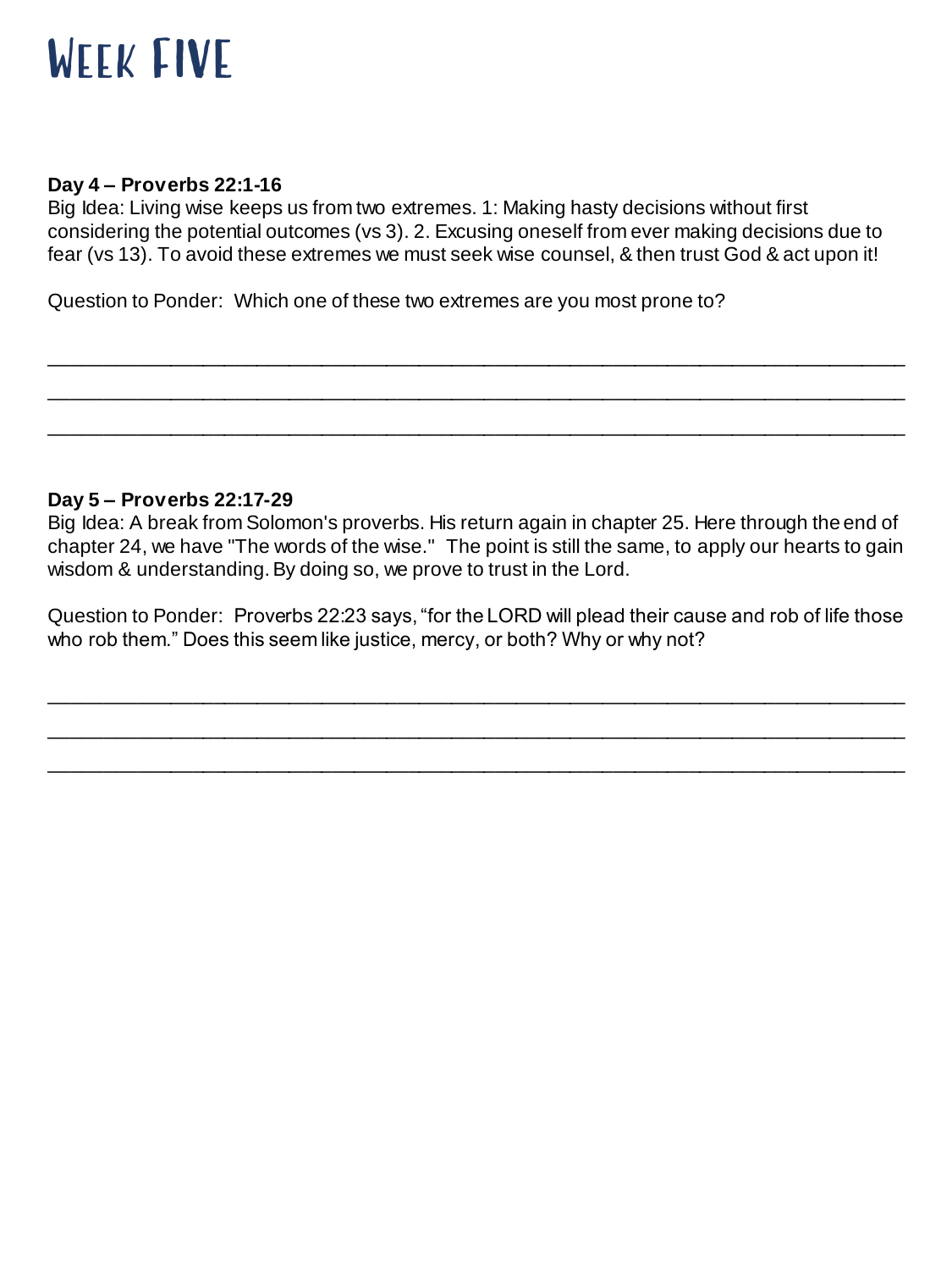

## **Day 1 – Proverbs 23**

Big Idea: What we pursue in life matters. Instead of striving after wealth and the world's idea of "the good life," we are to pursue truth, wisdom, & understanding (vs 23). We should pursue God in these things, and not envy those who seem to have all the world has to offer (vs 17-18).

Question to Ponder: How is godly wisdom at odds with worldly wisdom? In what area(s) of life are you currently battling those two extremes?

\_\_\_\_\_\_\_\_\_\_\_\_\_\_\_\_\_\_\_\_\_\_\_\_\_\_\_\_\_\_\_\_\_\_\_\_\_\_\_\_\_\_\_\_\_\_\_\_\_\_\_\_\_\_\_\_\_\_\_\_\_\_\_\_\_\_\_\_\_\_\_\_\_\_\_\_\_\_\_

\_\_\_\_\_\_\_\_\_\_\_\_\_\_\_\_\_\_\_\_\_\_\_\_\_\_\_\_\_\_\_\_\_\_\_\_\_\_\_\_\_\_\_\_\_\_\_\_\_\_\_\_\_\_\_\_\_\_\_\_\_\_\_\_\_\_\_\_\_\_\_\_\_\_\_\_\_\_\_

\_\_\_\_\_\_\_\_\_\_\_\_\_\_\_\_\_\_\_\_\_\_\_\_\_\_\_\_\_\_\_\_\_\_\_\_\_\_\_\_\_\_\_\_\_\_\_\_\_\_\_\_\_\_\_\_\_\_\_\_\_\_\_\_\_\_\_\_\_\_\_\_\_\_\_\_\_\_\_

# **Day 2 – Proverbs 24**

Big Idea: The theme from chapter 23 continues: Do not envy evil men (vs 1-2, 19-22), but pursue wisdom with all of your heart (vs 3-6, 13-14). The chapter closes with another warning of laziness leading to poverty. That can apply both physically & spiritually if we are lazy in pursuing wisdom!

Question to Ponder: Is there an area in your personal life where spiritual laziness has led to spiritual poverty? Or have you witnessed this in someone else? (For example, it could be as simple as not reading your Bible, disciple making, giving to the local church, etc.)

\_\_\_\_\_\_\_\_\_\_\_\_\_\_\_\_\_\_\_\_\_\_\_\_\_\_\_\_\_\_\_\_\_\_\_\_\_\_\_\_\_\_\_\_\_\_\_\_\_\_\_\_\_\_\_\_\_\_\_\_\_\_\_\_\_\_\_\_\_\_\_\_\_\_\_\_\_\_\_

\_\_\_\_\_\_\_\_\_\_\_\_\_\_\_\_\_\_\_\_\_\_\_\_\_\_\_\_\_\_\_\_\_\_\_\_\_\_\_\_\_\_\_\_\_\_\_\_\_\_\_\_\_\_\_\_\_\_\_\_\_\_\_\_\_\_\_\_\_\_\_\_\_\_\_\_\_\_\_

\_\_\_\_\_\_\_\_\_\_\_\_\_\_\_\_\_\_\_\_\_\_\_\_\_\_\_\_\_\_\_\_\_\_\_\_\_\_\_\_\_\_\_\_\_\_\_\_\_\_\_\_\_\_\_\_\_\_\_\_\_\_\_\_\_\_\_\_\_\_\_\_\_\_\_\_\_\_\_

#### **Day 3 – Proverbs 25**

Big Idea: Solomon's (died 931 BC) proverbs make a return, recorded by the men of King Hezekiah (died 687 BC) - A life well lived always takes the neighbor into account. Notice how often Solomon speaks of how great a timely word can be to someone who needs it! Hopefully, wise words & loving actions can even turn enemies into neighbors! (Vs 21-22, see also Romans 12:20-21 & Matthew 5:44)

\_\_\_\_\_\_\_\_\_\_\_\_\_\_\_\_\_\_\_\_\_\_\_\_\_\_\_\_\_\_\_\_\_\_\_\_\_\_\_\_\_\_\_\_\_\_\_\_\_\_\_\_\_\_\_\_\_\_\_\_\_\_\_\_\_\_\_\_\_\_\_\_\_\_\_\_\_\_\_

\_\_\_\_\_\_\_\_\_\_\_\_\_\_\_\_\_\_\_\_\_\_\_\_\_\_\_\_\_\_\_\_\_\_\_\_\_\_\_\_\_\_\_\_\_\_\_\_\_\_\_\_\_\_\_\_\_\_\_\_\_\_\_\_\_\_\_\_\_\_\_\_\_\_\_\_\_\_\_

\_\_\_\_\_\_\_\_\_\_\_\_\_\_\_\_\_\_\_\_\_\_\_\_\_\_\_\_\_\_\_\_\_\_\_\_\_\_\_\_\_\_\_\_\_\_\_\_\_\_\_\_\_\_\_\_\_\_\_\_\_\_\_\_\_\_\_\_\_\_\_\_\_\_\_\_\_\_\_

Question to Ponder: This chapter of Proverbs ends with a word of self-control. What are the dangers in lacking self-control?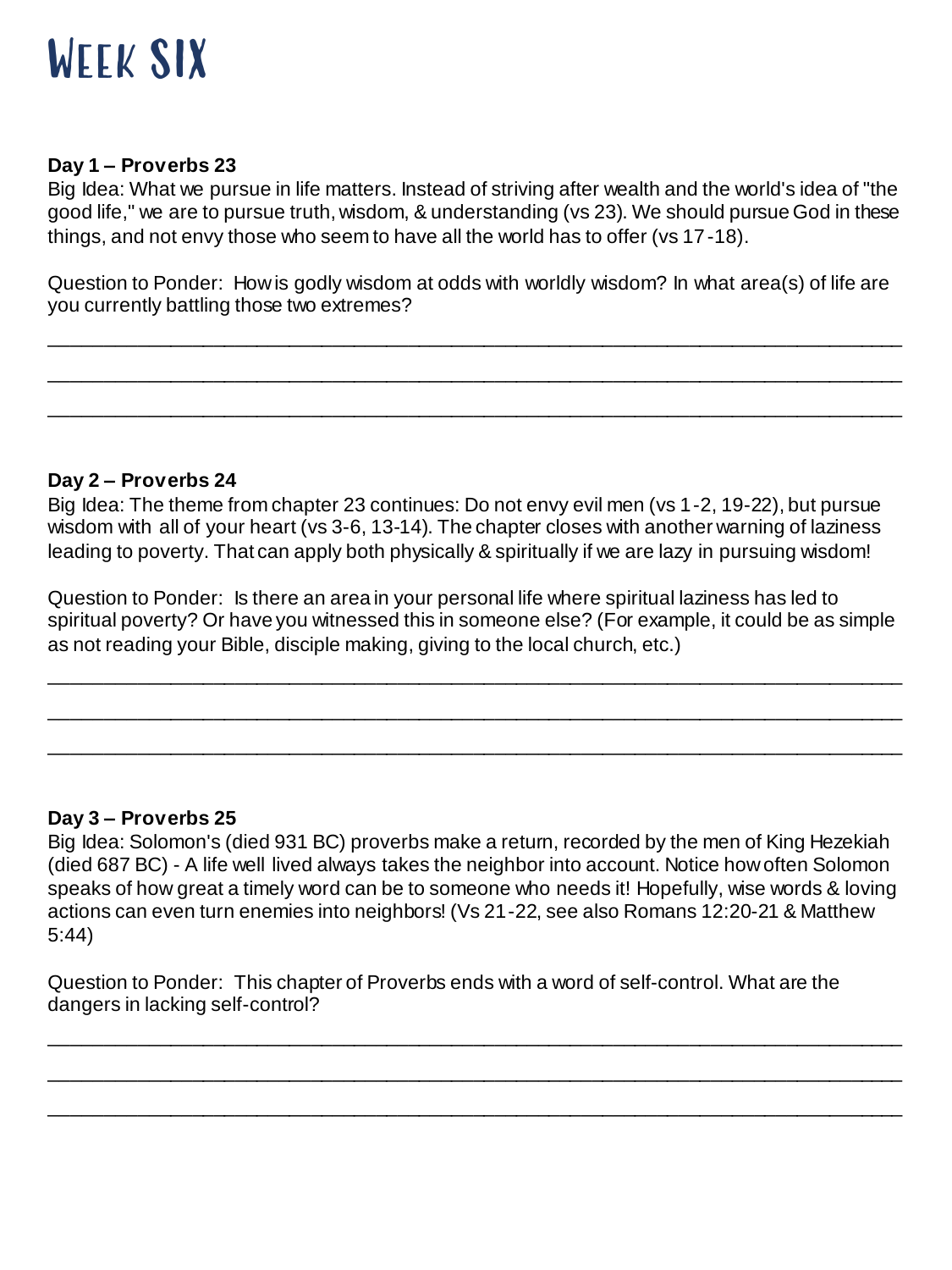

### **Day 4 – Proverbs 26:1-12**

Big Idea: Eleven verses open this section by pounding home again and again the folly of fools. But the twist, or perhaps the punch line of the whole section comes in vs 12, showing that a person who is wise in their own eyes is even more helpless than a fool!

Question to Ponder: Why do you think those who are more self-aware of their lack of wisdom often seem to live more wisely?

\_\_\_\_\_\_\_\_\_\_\_\_\_\_\_\_\_\_\_\_\_\_\_\_\_\_\_\_\_\_\_\_\_\_\_\_\_\_\_\_\_\_\_\_\_\_\_\_\_\_\_\_\_\_\_\_\_\_\_\_\_\_\_\_\_\_\_\_\_\_\_\_\_\_\_\_\_\_\_

\_\_\_\_\_\_\_\_\_\_\_\_\_\_\_\_\_\_\_\_\_\_\_\_\_\_\_\_\_\_\_\_\_\_\_\_\_\_\_\_\_\_\_\_\_\_\_\_\_\_\_\_\_\_\_\_\_\_\_\_\_\_\_\_\_\_\_\_\_\_\_\_\_\_\_\_\_\_\_ \_\_\_\_\_\_\_\_\_\_\_\_\_\_\_\_\_\_\_\_\_\_\_\_\_\_\_\_\_\_\_\_\_\_\_\_\_\_\_\_\_\_\_\_\_\_\_\_\_\_\_\_\_\_\_\_\_\_\_\_\_\_\_\_\_\_\_\_\_\_\_\_\_\_\_\_\_\_\_

# **Day 5 – Proverbs 26:13-28**

Big Idea: The sluggard is examined again and judged to be as helpless as the fool who is right in their own eyes. This is not just physical laziness, but spiritual as well, by a lack of pursuing wisdom & guidance (vs 13-16). The rest of the chapter focuses on the evil of those who use their words for strife, division, & deceit.

Question to Ponder: Can you name a recent occasion when you were tempted to deceive and join in division? What was the circumstance? What could you have done differently?

\_\_\_\_\_\_\_\_\_\_\_\_\_\_\_\_\_\_\_\_\_\_\_\_\_\_\_\_\_\_\_\_\_\_\_\_\_\_\_\_\_\_\_\_\_\_\_\_\_\_\_\_\_\_\_\_\_\_\_\_\_\_\_\_\_\_\_\_\_\_\_\_\_\_\_\_\_\_\_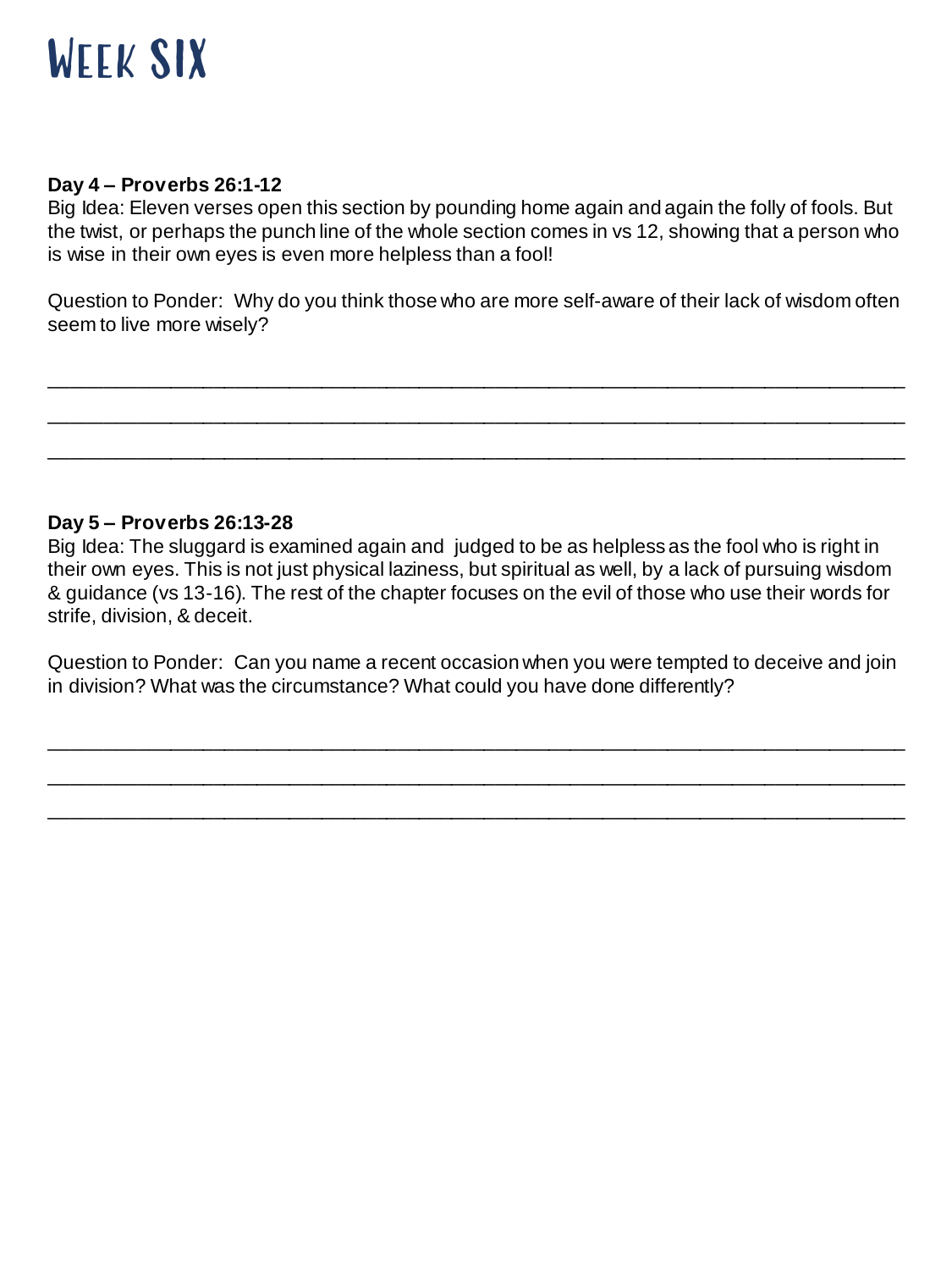

# **Day 1 – Proverbs 27**

Big Idea: God centered friendships. They are essential if we are to live wisely. Sometimes those relationships must take the shape of faithful loving rebuke (vs 5-6), and sincere godly counsel (vs 9). It truly is like iron sharpening iron (vs 17)! Pursue these friendships and be that kind of friend!

Question to Ponder: Quickly glance over at James 4:13-15. Do you believe James might have been familiar with Proverbs? Is there a friend in your life that you've had to lovingly "wound" them to point them back to the Lord? Has someone done that for you?

\_\_\_\_\_\_\_\_\_\_\_\_\_\_\_\_\_\_\_\_\_\_\_\_\_\_\_\_\_\_\_\_\_\_\_\_\_\_\_\_\_\_\_\_\_\_\_\_\_\_\_\_\_\_\_\_\_\_\_\_\_\_\_\_\_\_\_\_\_\_\_\_\_\_\_\_\_\_\_ \_\_\_\_\_\_\_\_\_\_\_\_\_\_\_\_\_\_\_\_\_\_\_\_\_\_\_\_\_\_\_\_\_\_\_\_\_\_\_\_\_\_\_\_\_\_\_\_\_\_\_\_\_\_\_\_\_\_\_\_\_\_\_\_\_\_\_\_\_\_\_\_\_\_\_\_\_\_\_

\_\_\_\_\_\_\_\_\_\_\_\_\_\_\_\_\_\_\_\_\_\_\_\_\_\_\_\_\_\_\_\_\_\_\_\_\_\_\_\_\_\_\_\_\_\_\_\_\_\_\_\_\_\_\_\_\_\_\_\_\_\_\_\_\_\_\_\_\_\_\_\_\_\_\_\_\_\_\_

# **Day 2 – Proverbs 28**

Big Idea: In the middle of a chapter in a large book about wisdom, rewards, & consequences, comes a word about Grace. Grace is not cheap & should never be used as an excuse to keep living foolishly, but we know no one perfectly lives up to all these standards. In vs 13 we see that confession of sin & forsaking it leads to Mercy. We ultimately find this Mercy & Grace in the finished work of Jesus Christ!

Question to Ponder: Is there a particular sin in your life needs to be confessed? Gossip? Lying? Exaggerating the truth? Greed? The idol of family or work? Who can you confess it to today? If there is confession, there is mercy!

\_\_\_\_\_\_\_\_\_\_\_\_\_\_\_\_\_\_\_\_\_\_\_\_\_\_\_\_\_\_\_\_\_\_\_\_\_\_\_\_\_\_\_\_\_\_\_\_\_\_\_\_\_\_\_\_\_\_\_\_\_\_\_\_\_\_\_\_\_\_\_\_\_\_\_\_\_\_\_

\_\_\_\_\_\_\_\_\_\_\_\_\_\_\_\_\_\_\_\_\_\_\_\_\_\_\_\_\_\_\_\_\_\_\_\_\_\_\_\_\_\_\_\_\_\_\_\_\_\_\_\_\_\_\_\_\_\_\_\_\_\_\_\_\_\_\_\_\_\_\_\_\_\_\_\_\_\_\_ \_\_\_\_\_\_\_\_\_\_\_\_\_\_\_\_\_\_\_\_\_\_\_\_\_\_\_\_\_\_\_\_\_\_\_\_\_\_\_\_\_\_\_\_\_\_\_\_\_\_\_\_\_\_\_\_\_\_\_\_\_\_\_\_\_\_\_\_\_\_\_\_\_\_\_\_\_\_\_

# **Day 3 – Proverbs 29**

Big Idea: None of us will be Kings or Queens, however we can all learn and grow in leadership. Being a good leader involves righteousness (vs 2, 7), keeping the words of God (vs 18), & taking care of the "least of these" by seeking justice (vs 4, 14, 27). There is also ample warning of the type of people we shouldn't be: stubborn (vs 1), prideful (vs 23), & loose with our tongue (vs 11, 20)!

Question to Ponder: Are there several leaders that come to mind as you think about stubbornness, pride, and a loose tongue? Why do you think over time, the leaders that last and make a difference are ones seeking justice and wisdom?

\_\_\_\_\_\_\_\_\_\_\_\_\_\_\_\_\_\_\_\_\_\_\_\_\_\_\_\_\_\_\_\_\_\_\_\_\_\_\_\_\_\_\_\_\_\_\_\_\_\_\_\_\_\_\_\_\_\_\_\_\_\_\_\_\_\_\_\_\_\_\_\_\_\_\_\_\_\_\_ \_\_\_\_\_\_\_\_\_\_\_\_\_\_\_\_\_\_\_\_\_\_\_\_\_\_\_\_\_\_\_\_\_\_\_\_\_\_\_\_\_\_\_\_\_\_\_\_\_\_\_\_\_\_\_\_\_\_\_\_\_\_\_\_\_\_\_\_\_\_\_\_\_\_\_\_\_\_\_